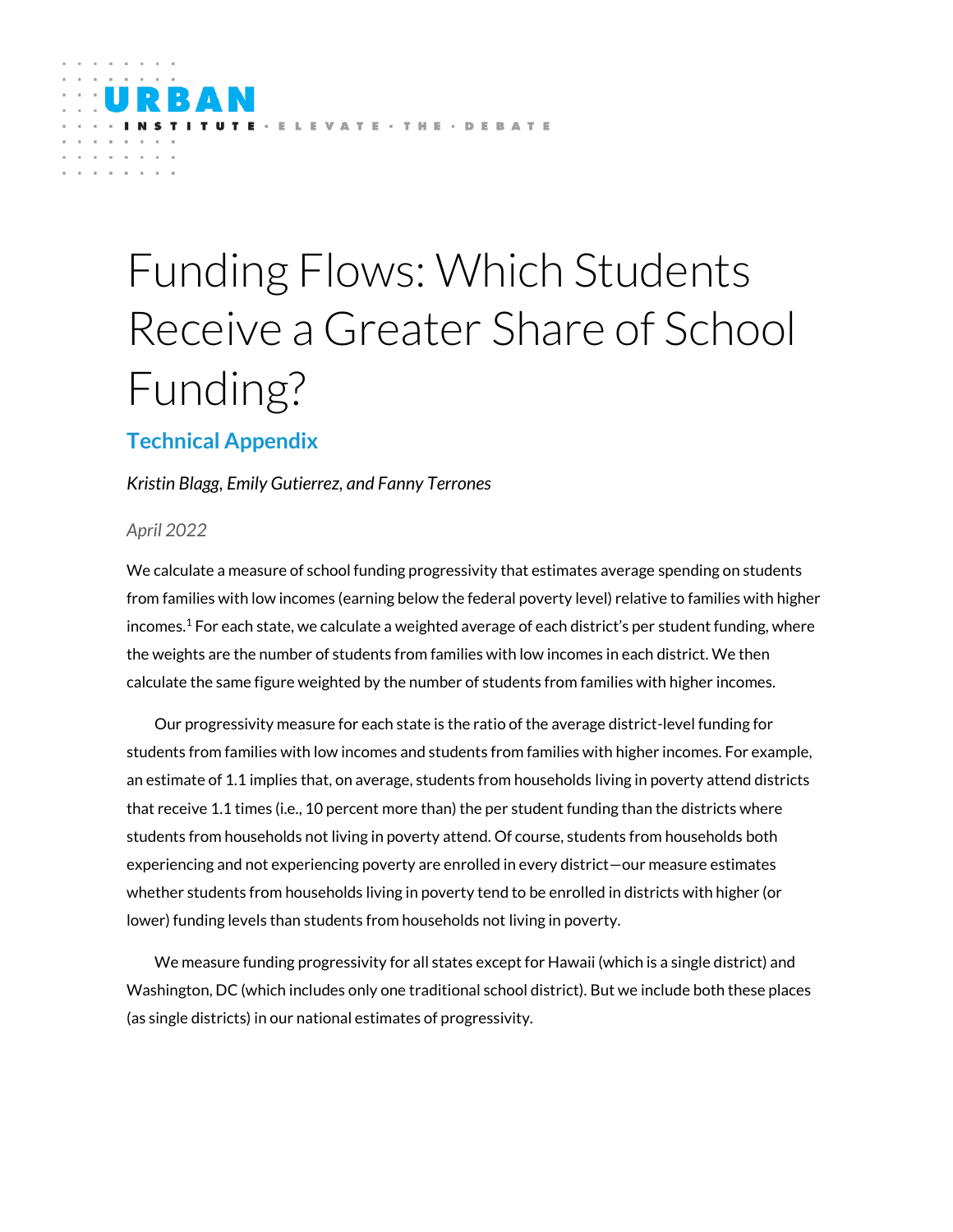Our funding progressivity measure is based only on data on traditional public school districts, defined as those that have a geographic district footprint. We exclude districts containing only charter schools<sup>2</sup> and other nontraditional districts, such as online and alternative education programs. As a result, changes in the share of students enrolled in nontraditional districts may affect the trends in funding progressivity and levels we report.

We also use our progressivity measure to capture funding differences by school geography and enrollment by race and ethnicity. Before 2005, there were 9 types of school geography categorizations, and after 2005, there were 12 categories.<sup>3</sup> The US Department of Education updates the categories to incorporate the latest decennial census population and geographic information, once available. For 2005 forward, we use the share of students enrolled in schools that are classified as urban (inside an urbanized area and inside a principal city), suburban (outside a principal city and inside an urbanized area), town (territory inside an urban cluster), and rural (census-defined rural territory). We use the same categorizations for data before 2005 but with slightly different definitions of urban (large or midsize city), suburban (urban fringe of a large or midsize city), town (large or small town), and rural (rural inside or outside a core-based statistical area). In general, these categories align well across this dataset (correlation = 0.94), but large changes in geographic funding around 2005 should be interpreted with caution. Our interactive tool allows users to generate 14 different combinations of urban, suburban, town, and rural districts.

Category differences are also present in student enrollment counts by race and ethnicity. Before 2009, there were five racial and ethnic categories, and after 2009, enrollment counts by race and ethnicity included seven categorizations.<sup>4</sup> For 2009 forward, we use student enrollment counts for seven racial and ethnic categories: American Indian or Alaska Native (AIAN), Asian, Black, Hispanic, Native Hawaiian or other Pacific Islander (NHPI), two or more races, and white. Before 2009, the five categories excluded Asian and two or more races, and students were classified as white, Black, Hispanic, American Indian, or Asian/Pacific Islander. Our tool allows users to select from 162 different combinations of race and ethnicity.

Because the geographic, race, and ethnicity data are measured at the school level (instead of the geographic district level), we can generate equity measures for nearly all states and all combinations, but there are exceptions. For example, all schools in Washington, DC, are urban schools, so a geographic comparison with rural, town, or suburban schools is unavailable. And Hawaii is a single district without charter districts (where charter schools are operated by independent managing boards), so equity measures are unavailable.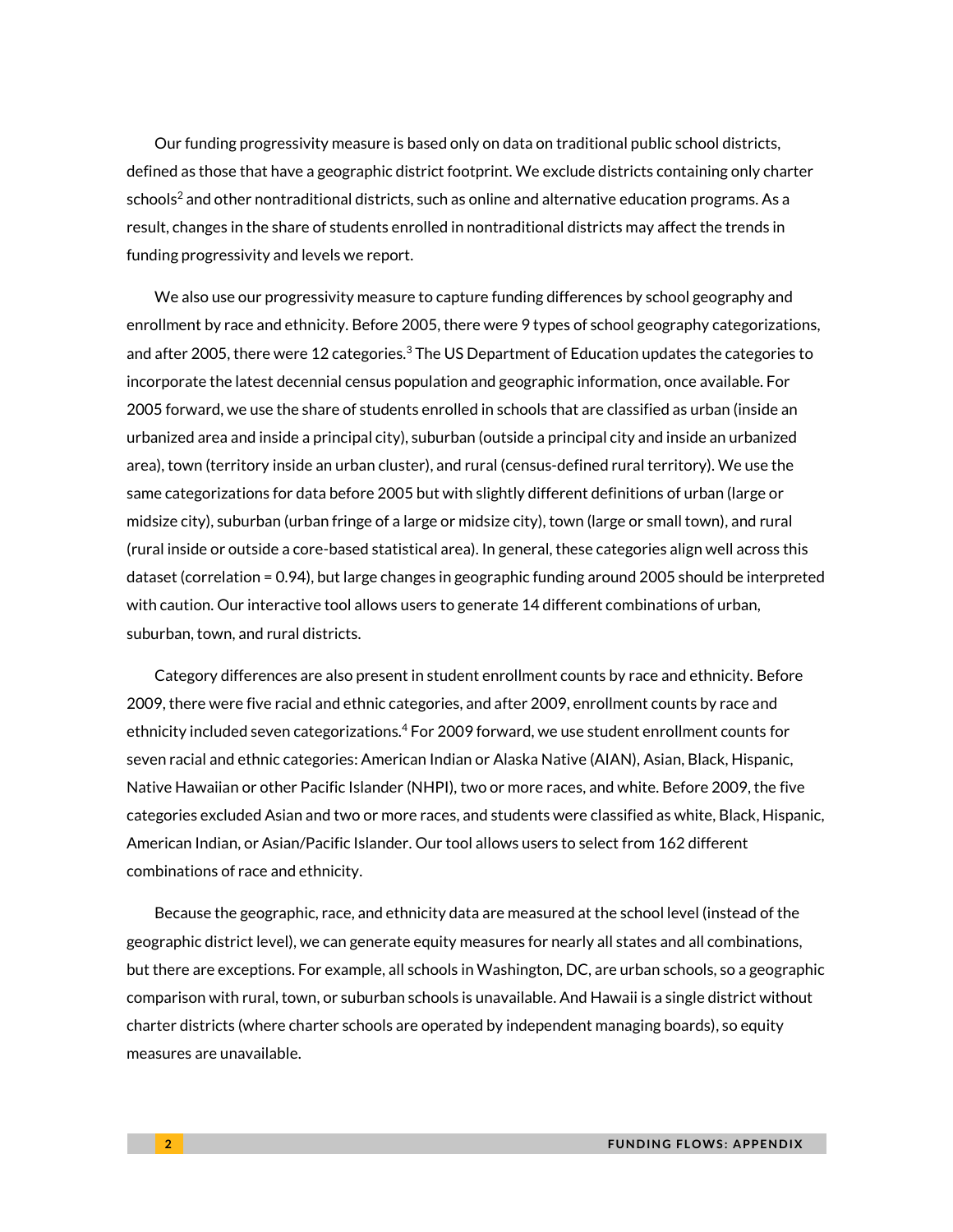Some states have small shares of students from certain racial or ethnic backgrounds enrolled in their schools. For states where these students make up less than 3 percent of total students, we provide the data with a gray overlay. The data are correct, but users should note that large changes may be the result of the movement of a small number of students and are less likely to be the effect of policy interventions.

# Data

We calculate our measures of funding progressivity using data on the federal, state, and local revenues of nearly all regular public school districts in the United States from the US Department of Education's Common Core of Data Local Education Agency Finance Survey (F-33) for each year from 1994–95 to 2018–19.

In previous versions of this tool, we presented revenues as reported to the Department of Education without any adjustments to the reported revenue amounts. In the current version, we adjust revenue streams to account for payments to charter schools, private schools, and other school systems. Because these payments are not tied to a local, state, or federal revenue source, we must approximate the impact on different revenue types. To do this, we decrease each revenue source by a proportion of the amount of the payments to other schools. For example, if a district receives 10 percent of its revenue from federal sources and spends \$200,000 overall on payments to other districts, we decrease the federal revenue amount by \$20,000 (\$200,000 \* 0.10) and do the same for state and local revenue shares.

This adjustment for payment to other schools or districts does not change results substantially in most states. But it does cause substantial changes in our estimates for a few states, especially in the most recent 5 to 10 years of data. To scope out the impact of these changes, we present labor-adjusted progressivity measures for 2018 using both the payment-adjusted revenue data and the previous estimates (table 1). This adjustment changes our 2018 progressivity estimate by at least 1 percentage point in nine states: Connecticut, Louisiana, Massachusetts, New Hampshire, New Jersey, New York, Ohio, Pennsylvania, and Rhode Island. In Pennsylvania, accounting for these payments flips, our interpretation of the allocation of revenue per pupil changes from progressive to regressive.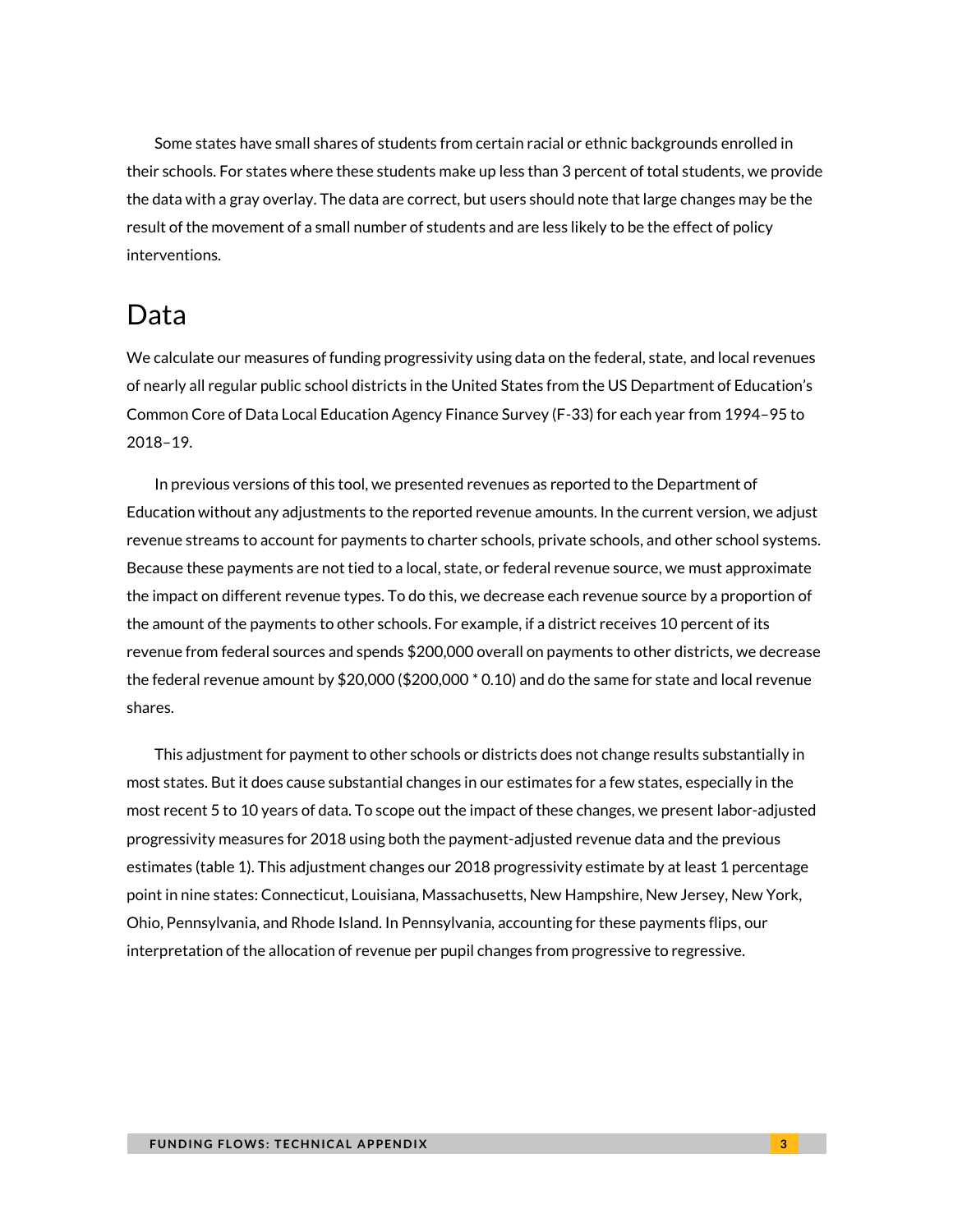#### TABLE 1

#### **Comparison of 2018 Revenue Progressivity after Adjusting for Payments to Other Schools**

*Changes in progressivity after accounting for payments are largest in Ohio and Pennsylvania*

|              | <b>Cost-Adjusted Revenue Progressivity</b><br>Rate |            |                   |              | <b>Cost-Adjusted Revenue Progressivity</b><br>Rate |            |                   |
|--------------|----------------------------------------------------|------------|-------------------|--------------|----------------------------------------------------|------------|-------------------|
| <b>State</b> | Old                                                | <b>New</b> | <b>Difference</b> | <b>State</b> | Old                                                | <b>New</b> | <b>Difference</b> |
| <b>US</b>    | 1.006                                              | 1.001      | $-0.005$          | <b>MS</b>    | 1.036                                              | 1.036      | 0.000             |
| АK           | 1.230                                              | 1.230      | 0.000             | MT           | 1.061                                              | 1.062      | 0.001             |
| AL           | 1.002                                              | 1.002      | 0.000             | <b>NC</b>    | 1.026                                              | 1.026      | 0.000             |
| AR           | 1.030                                              | 1.029      | 0.000             | <b>ND</b>    | 1.057                                              | 1.056      | $-0.001$          |
| AZ           | 1.054                                              | 1.055      | 0.001             | <b>NE</b>    | 1.052                                              | 1.053      | 0.001             |
| СA           | 1.030                                              | 1.032      | 0.002             | NΗ           | 0.986                                              | 0.996      | 0.010             |
| CO           | 1.043                                              | 1.042      | $-0.001$          | NJ           | 1.040                                              | 1.006      | $-0.034$          |
| CT           | 0.987                                              | 0.973      | $-0.014$          | <b>NM</b>    | 1.034                                              | 1.034      | 0.000             |
| DC           | N/A                                                | N/A        | N/A               | <b>NV</b>    | 0.988                                              | 0.989      | 0.000             |
| DE           | 0.993                                              | 0.994      | 0.001             | <b>NY</b>    | 1.036                                              | 1.017      | $-0.019$          |
| FL           | 1.006                                              | 1.006      | 0.000             | OН           | 1.084                                              | 1.043      | $-0.041$          |
| GA           | 1.037                                              | 1.037      | 0.000             | OK           | 1.027                                              | 1.027      | 0.000             |
| HI           | N/A                                                | N/A        | N/A               | <b>OR</b>    | 1.018                                              | 1.015      | $-0.003$          |
| ΙA           | 1.007                                              | 1.007      | 0.000             | PA           | 1.044                                              | 0.975      | $-0.069$          |
| ID           | 1.020                                              | 1.020      | 0.000             | RI.          | 0.985                                              | 0.975      | $-0.010$          |
| IL           | 0.963                                              | 0.963      | 0.000             | SC           | 1.030                                              | 1.027      | $-0.003$          |
| IN           | 1.036                                              | 1.035      | $-0.001$          | <b>SD</b>    | 1.164                                              | 1.165      | 0.002             |
| KS           | 1.029                                              | 1.030      | 0.000             | <b>TN</b>    | 1.028                                              | 1.028      | 0.000             |
| KY           | 1.029                                              | 1.029      | 0.000             | <b>TX</b>    | 1.018                                              | 1.017      | $-0.001$          |
| LA           | 1.021                                              | 1.009      | $-0.013$          | UT           | 1.048                                              | 1.048      | 0.000             |
| MA           | 1.045                                              | 1.019      | $-0.026$          | VA           | 1.039                                              | 1.037      | $-0.002$          |
| <b>MD</b>    | 1.029                                              | 1.029      | $-0.001$          | VT           | 1.025                                              | 1.031      | 0.006             |
| ME           | 1.005                                              | 0.999      | $-0.006$          | <b>WA</b>    | 1.012                                              | 1.012      | 0.000             |
| MI           | 1.012                                              | 1.010      | $-0.002$          | WI           | 1.040                                              | 1.038      | $-0.002$          |
| <b>MN</b>    | 1.060                                              | 1.060      | 0.000             | WV           | 1.010                                              | 1.010      | 0.000             |
| MO           | 1.006                                              | 1.004      | $-0.002$          | <b>WY</b>    | 1.025                                              | 1.024      | $-0.001$          |

**Source:** Urban Institute analysis of the US Department of Education's Common Core of Data Local Education Agency Finance Survey F-33 data and Small Area Income and Poverty Estimates data.

**Notes:** N/A = not applicable. Old revenue progressivity is calculated using only reported local, state, and federal resources by district, and new progressivity is reported accounting for payments to other schools and districts. Ratios are adjusted for local labor costs.

We merge the finance data with district-level poverty data from the Census Bureau's model-based Small Area Income and Poverty Estimates (SAIPE) from 1995 through 2019 (matched to the later calendar year of the school finance data—that is, 2019 SAIPE data are matched to 2017–19 school finance data). We calculate district-level poverty rates by dividing the number of children ages 5 to 17 living in poverty by the total number of children ages 5 to 17. SAIPE data are not available for 1996 and 1998, so for these years, we use the average of the surrounding years (e.g., for 1996, we use the average of 1995 and 1997).<sup>5</sup>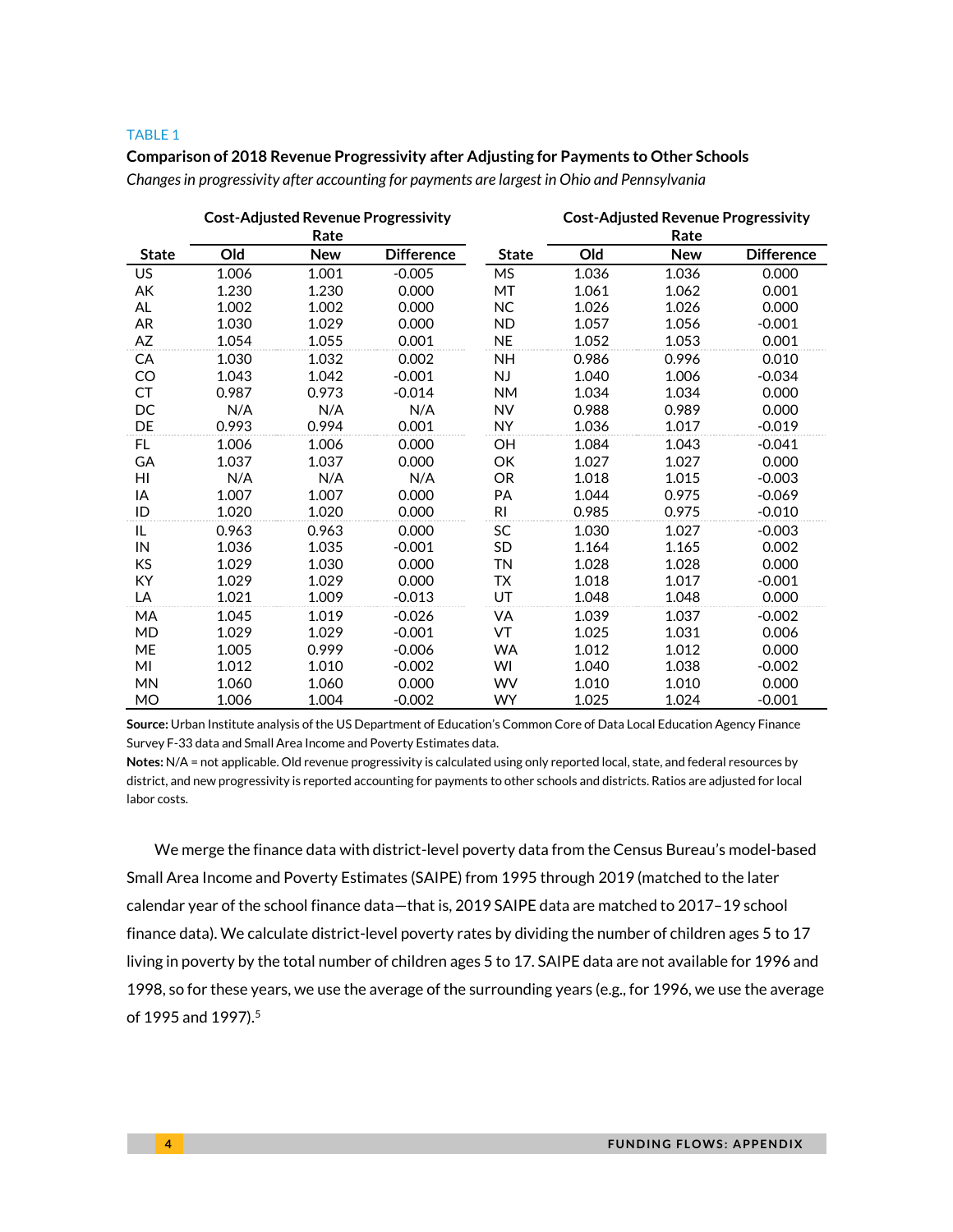We apply the estimated poverty rates from SAIPE to each district's total enrollment to obtain the estimated numbers of students who are and are not living in poverty, which function as weights in our progressivity measure. The SAIPE data cover students who live in a geography-based school district, some of whom are not enrolled in that district.

Additionally, we use Common Core of Data information on school-level urbanization and enrollment by race and ethnicity to create a ratio by dividing the target group average by the nontarget group average. For example, to understand how much funding is distributed for a particular target group, we create a weighted average funding amount for Black students versus all other students in each state.

Our tool's default option presents funding progressivity adjusted for an estimate of the costs districts face. We divide each district's funding data by a Comparable Wage Index (CWI), a measure of the salaries of college graduates who are not teachers in the district's labor market.<sup>6</sup> This adjustment implicitly uses the wage index as a proxy for all costs districts face, including labor and nonlabor costs.

The CWI is consistently measured at the district level for each year from 1997 to 2013, which we associate with the spring of the academic year in the finance data (e.g., linking 1996–97 finance data to the 1997 CWI). We extend the data series by using the 1997 values for 1995 and 1996 and the 2013 values for 2014. We renormalize the CWI to have a mean of approximately 1 in each year by dividing by the national CWI for that year. In other words, we adjust for estimated cost differences across districts (and states) in each year (and allow those relative costs to change over time), but we do not adjust for aggregate changes in the costs districts face.

The American Community Survey Comparable Wage Index for Teachers (CWIFT) is an updated measure of wage and salary differences for college graduates, modeled after the original CWI.<sup>7</sup> CWIFT provides three-year estimates of local labor market geographic areas based on counties. In comparison, the initial CWI produces one-year labor cost estimates based on aggregates of place-of-work areas. CWIFT yields more precise index values for districts, generating a population-weighted average of the CWIFTs for each county in the district. Other differences in CWIFT, compared with the CWI, include changes in the hedonic wage model from a continuous measure of weeks worked per year to a categorical measure and the inclusion of undergraduate field of degree. CWIFT also includes the interaction between sex and age and indicators for whether the worker is Hispanic or does not speak English and incorporates the interaction between year indicators and the occupation or industry effects. We append updated 2015–19 CWIFT data for a complete CWI dataset.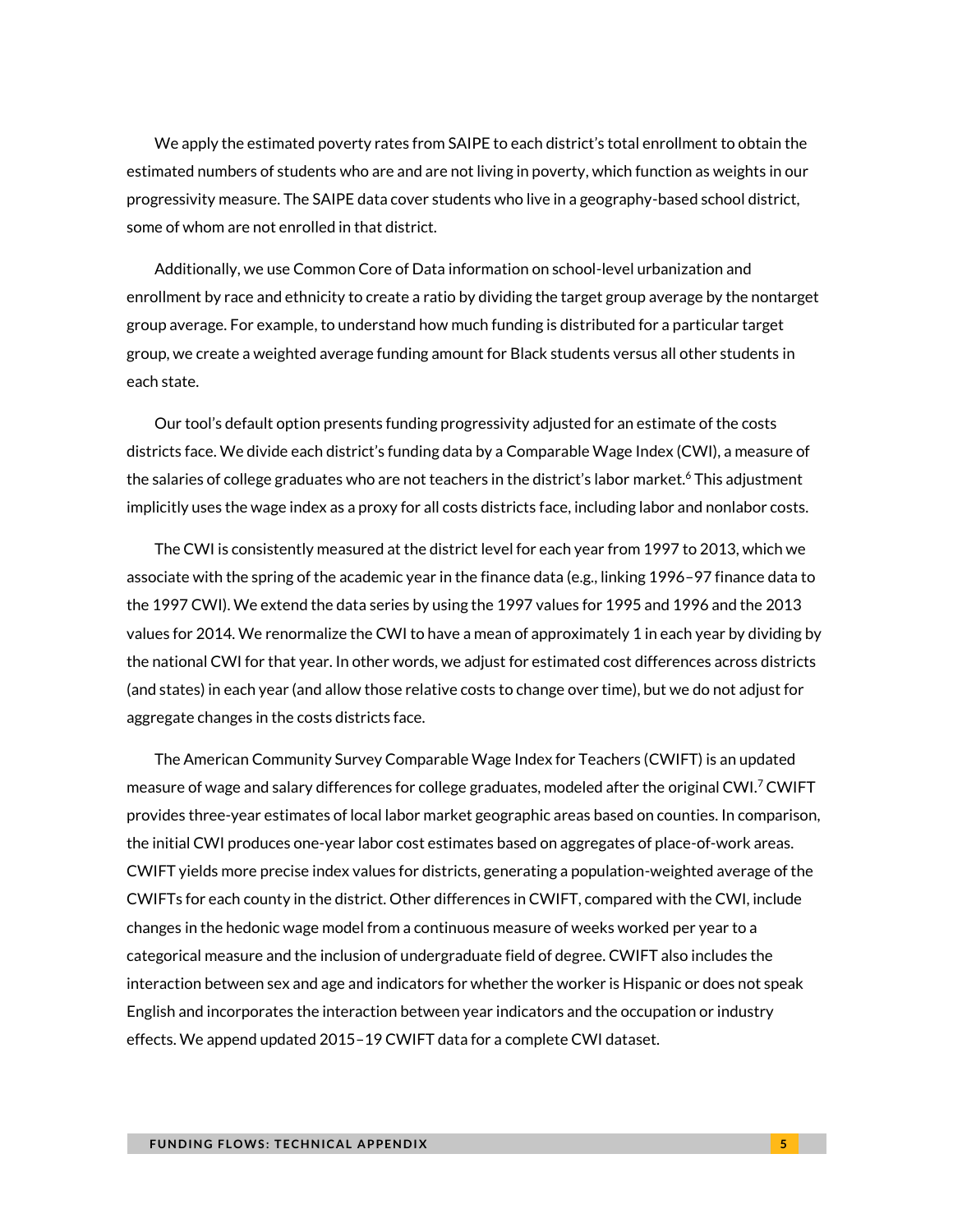# **Notes**

- $1$  Our description of this measure is adapted from Matthew M. Chingos and Kristin Blagg, "Do Poor Kids Get Their [Fair Share of School Funding?](https://www.urban.org/sites/default/files/publication/90586/school_funding_brief.pdf)" (Washington, DC: Urban Institute, 2017).
- <sup>2</sup> We include traditional districts that have charter schools.
- $3<sup>3</sup>$  For more information on the National Center for Education Statistics Common Core Data, see Chen-Su Chen, Jennifer Sable, Lindsey Mitchell, and Fei Liu, *[Documentation to the NCES Common Core of Data Public](https://nces.ed.gov/ccd/pdf/INsc09101a.pdf)  [Elementary/Secondary School Universe Survey: School Year 2009](https://nces.ed.gov/ccd/pdf/INsc09101a.pdf)–10* (Washington, DC: US Department of Education, Institute of Education Sciences, National Center for Education Statistics, 2011).
- <sup>4</sup> See Chen et al., *Documentation to the NCES Common Core of Data.*
- $^5$  If only one adjacent year is available, we use that value rather than computing an average.
- <sup>6</sup> For more on the CWI, see "Extending the NCES CWI," Texas A&M University, accessed January 25, 2022, http://bush.tamu.edu/research/faculty/Taylor\_CWI/. In Chingos and Blagg, "Do Poor Kids Get Their Fair Share," we used a CWI based on the American Community Survey, but here, we use the district-level measure that is calculated consistently for 1997 to 2013.
- <sup>7</sup> [Stephen](https://nces.ed.gov/programs/edge/docs/EDGE_ACS_CWIFT_FILEDOC.pdf) Q. Cornman, Laura C. Nixon, Matthew J. Spence, Lori L. Taylor, and Douglas E. Geverdt, "Education [Demographic and Geographic Estimates \(EDGE\) Program: American Community Survey Comparable Wage](https://nces.ed.gov/programs/edge/docs/EDGE_ACS_CWIFT_FILEDOC.pdf)  [Index for Teachers \(ACS-CWIFT\)](https://nces.ed.gov/programs/edge/docs/EDGE_ACS_CWIFT_FILEDOC.pdf)" (Washington, DC: US Department of Education, Institute of Education Sciences, National Center for Education Statistics, 2018).